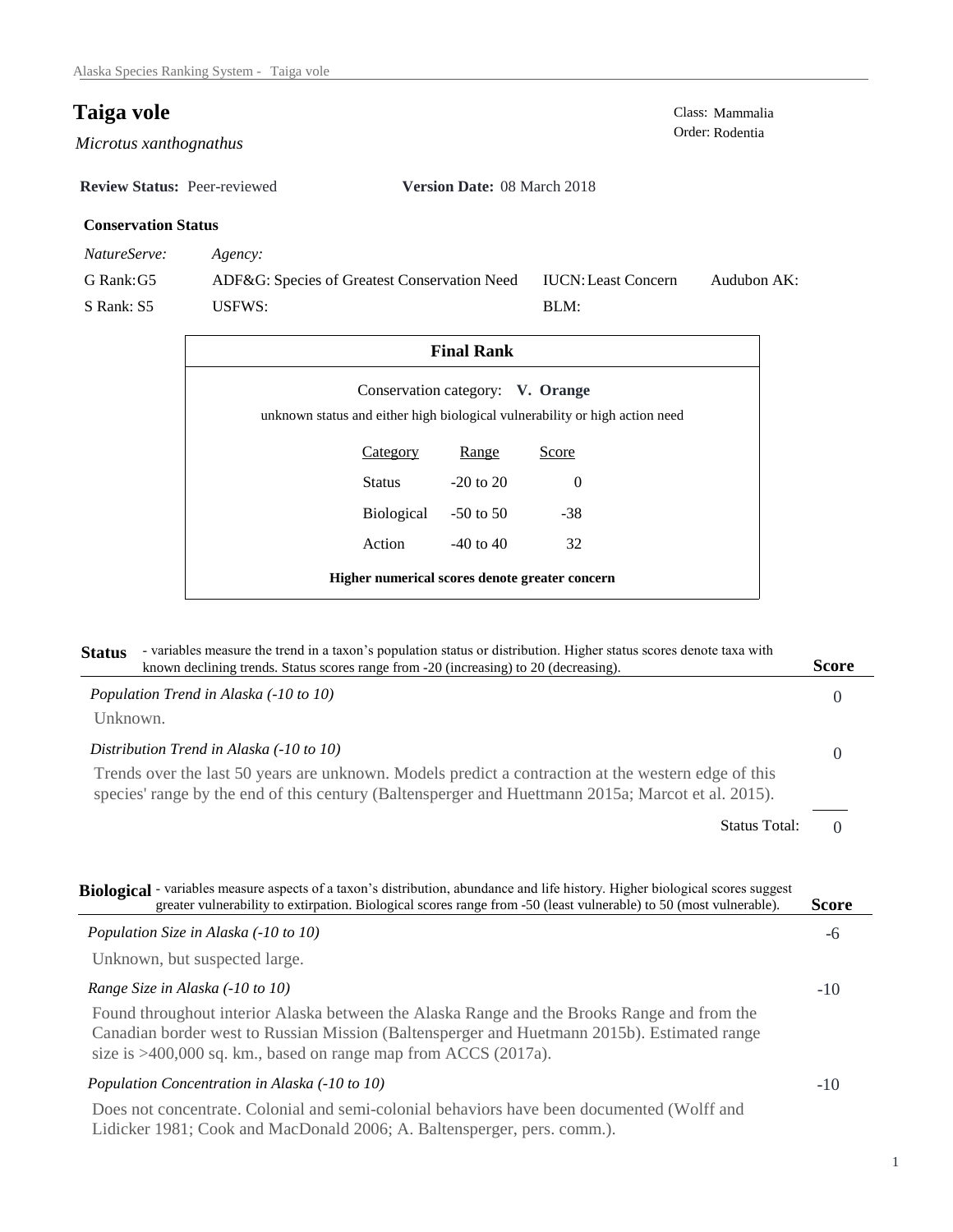# *Reproductive Potential in Alaska*

### Age of First Reproduction (-5 to 5)

Reach sexual maturity at the end of their first year (Wolff and Lidicker 1980).

#### Number of Young (-5 to 5)

In interior Alaska, litter size ranged from 6 to 13 young, with an average between 8.0 and 9.2 (Wolff and Lidicker 1980). Females can have up to two litters per year (Wolff and Lidicker 1980).

### *Ecological Specialization in Alaska*

### Dietary  $(-5 \text{ to } 5)$

Opportunistic herbivore whose diet changes with availability (Wolff and Lidicker 1980). Eats leaves and rhizomes of grasses, sedges, horsetails, and forbs; also eats lichens, mosses, berries and fungal spores (Wolff and Lidicker 1980; Lehmkuhl 2000). In the winter, feeds predominantly on stored rhizomes (Wolff and Lidicker 1980).

#### Habitat (-5 to 5)

Reported from several habitats including grasslands, edge habitats, shrub thickets, wetlands, and a variety of forest types (Dice 1921; Wolff and Lidicker 1980; Lehmkuhl 2000; Cook and MacDonald 2006). Despite this apparent generality, this species is patchily distributed across interior Alaska, which has led researchers to hypothesize that this species may require certain key habitat characteristics, notably good burrowing conditions, abundant food, and cover from predators (Wolff and Lidicker 1980; Lehmkuhl 2000). These habitat requirements are often associated with early successional forests and recently burned habitats with non-frozen soil, dense, vegetative ground cover, snags and fallen logs, and an abudance of Equisetum sp., Vaccinium sp., or Epilobium sp. (Wolff and Lidicker 1980; Lehmkuhl 2000).

> -38 Biological Total:

-5

-3

-5

1

| Action - variables measure current state of knowledge or extent of conservation efforts directed toward a given taxon.<br>Higher action scores denote greater information needs due of lack of knowledge or conservation action. Action                                                                                                                                                                                                                                                                                                                                                                                                                                                                                            |       |
|------------------------------------------------------------------------------------------------------------------------------------------------------------------------------------------------------------------------------------------------------------------------------------------------------------------------------------------------------------------------------------------------------------------------------------------------------------------------------------------------------------------------------------------------------------------------------------------------------------------------------------------------------------------------------------------------------------------------------------|-------|
| scores range from -40 (lower needs) to 40 (greater needs).                                                                                                                                                                                                                                                                                                                                                                                                                                                                                                                                                                                                                                                                         | Score |
| Management Plans and Regulations in Alaska (-10 to 10)                                                                                                                                                                                                                                                                                                                                                                                                                                                                                                                                                                                                                                                                             | 10    |
| Voles are listed as unclassified game in Alaska with no closed season or bag limits (ADFG 2018c).                                                                                                                                                                                                                                                                                                                                                                                                                                                                                                                                                                                                                                  |       |
| Knowledge of Distribution and Habitat in Alaska (-10 to 10)                                                                                                                                                                                                                                                                                                                                                                                                                                                                                                                                                                                                                                                                        | 2     |
| Distribution is somewhat understood, though range limits are still uncertain. Surveys in central<br>Alaska have expanded the known western and northern limits of this species' range (Cook and<br>MacDonald 2006; Baltensperger and Huettmann 2015b). Habitat associations have been described<br>(Wolff and Lidicker 1980; Lehmkuhl 2000; Cook and MacDonald 2006).                                                                                                                                                                                                                                                                                                                                                              |       |
| Knowledge of Population Trends in Alaska (-10 to 10)                                                                                                                                                                                                                                                                                                                                                                                                                                                                                                                                                                                                                                                                               | 10    |
| Not currently monitored in Alaska.                                                                                                                                                                                                                                                                                                                                                                                                                                                                                                                                                                                                                                                                                                 |       |
| Knowledge of Factors Limiting Populations in Alaska (-10 to 10)                                                                                                                                                                                                                                                                                                                                                                                                                                                                                                                                                                                                                                                                    | 10    |
| Little is known about the ecology of this species in Alaska or elsewhere. Like other microtines, some<br>populations experience dramatic inter-annual fluctuations in density (Wolff and Lidicker 1980).<br>Specialized habitat requirements or food availability may restrict densities or distribution, but it is<br>unknown which of these two factors are most important to population dynamics (Lehmkuhl 2000).<br>Distribution models predict a decrease in suitable habitat in Alaska by the end of this century<br>(Baltensperger and Huettmann 2015a; Marcot et al. 2015). Parasites have been collected from this<br>species (Duszynski et al. 2007; Haas et al. 2012), but their role in regulating population dynamics |       |